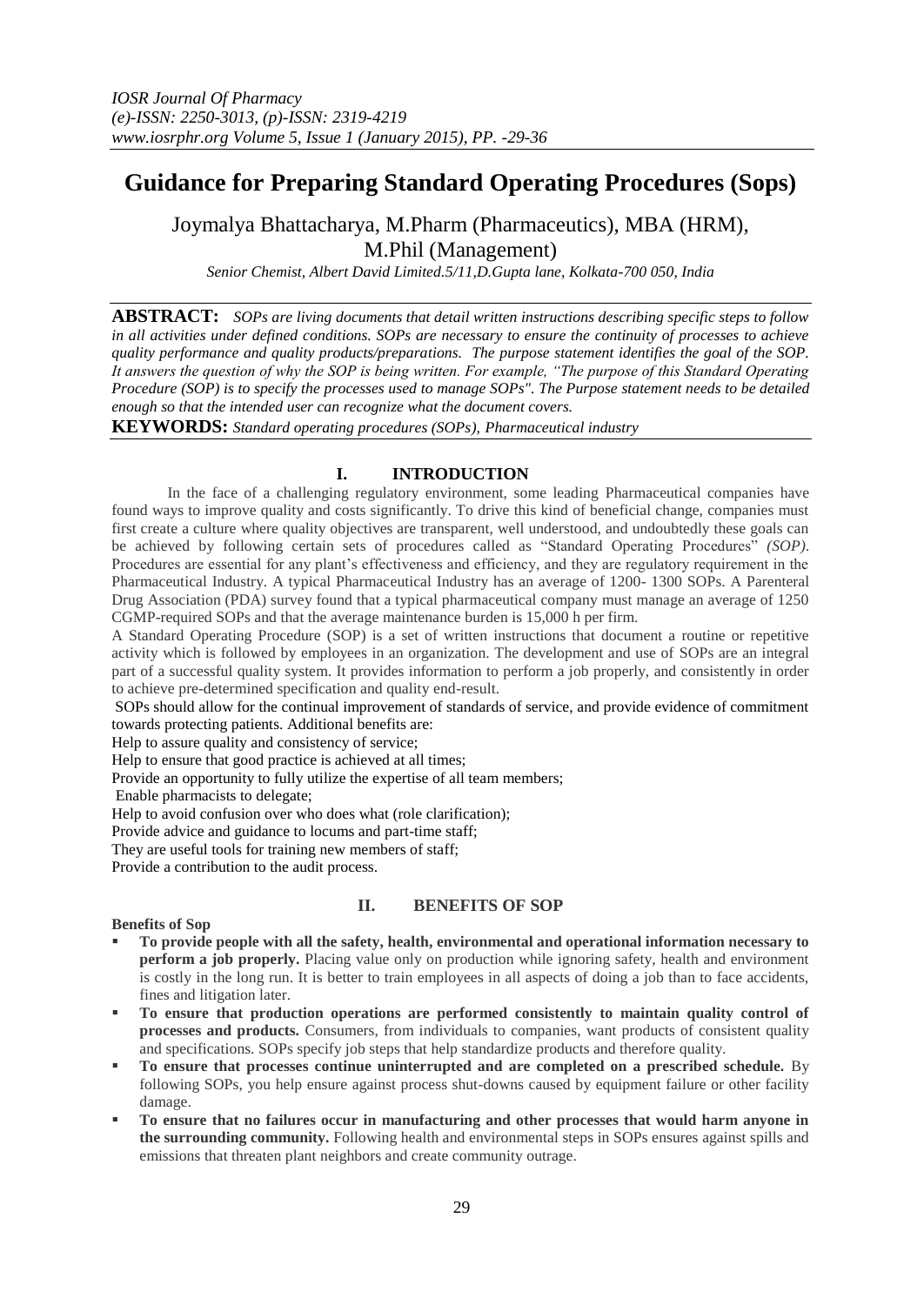- **To ensure that approved procedures are followed in compliance with company and government regulations.** Well-written SOPs help ensure that government regulations are satisfied. They also demonstrate a company's good-faith intention to operate properly. Failure to write and use good SOPs only signals government regulators that your company is not serious about compliance.
- **To serve as a training document for teaching users about the process for which the SOP was written.** Thorough SOPs can be used as the basis for providing standardized training for employees who are new to a particular job and for those who need re-training.
- **To serve as a checklist for co-workers who observe job performance to reinforce proper performance.** The process of actively caring about fellow workers involves one worker coaching another in all aspects of proper job performance. When the proper procedures are outlined in a good SOP, any coworker can coach another to help improve work skills.
- **To serve as a checklist for auditors.** Auditing job performance is a process similar to observation mentioned in the previous item only it usually involves record keeping. SOPs should serve as a strong basis when detailed audit checklists are developed.
- **To serve as an historical record of the how, why and when of steps in an existing process so there is a factual basis for revising those steps when a process or equipment are changed.** As people move from job to job within and between companies, unwritten knowledge and skills disappear from the workplace. Properly maintained written SOPs can chronicle the best knowledge that can serve new workers when older ones move on.
- **To serve as an explanation of steps in a process so they can be reviewed in accident investigations.** Although accidents are unfortunate, view them as opportunities to learn how to improve conditions. A good SOP gives you a basis from which to being investigating accidents. **Ten reasons for writing SOPs:**
- To provide individuals who perform operations with all the safety, health, environmental and operational information required to perform a job properly
- To protect the health and safety of employees, and to protect the environment
- To protect the community
- To ensure that operations are done consistently in order to maintain quality control of processes and products
- To ensure that processes continue and are completed on a prescribed schedule
- To ensure that no failures occur in manufacturing and related processes that would harm employees or anyone in the surrounding community
- To ensure that approved procedures are followed in compliance with company and government regulations
- To serve as a training document for teaching users about a process
- To serve as an historical record of the how, why and when of steps in a process for use when modifications are made to that process and when a SOP must be revised
- To serve as an explanation of steps in a process that can be reviewed in incident investigations that seek to improve safety practices and operating.



# **III. SOP PROCESS**

### **FIGURE 1. SOP Process**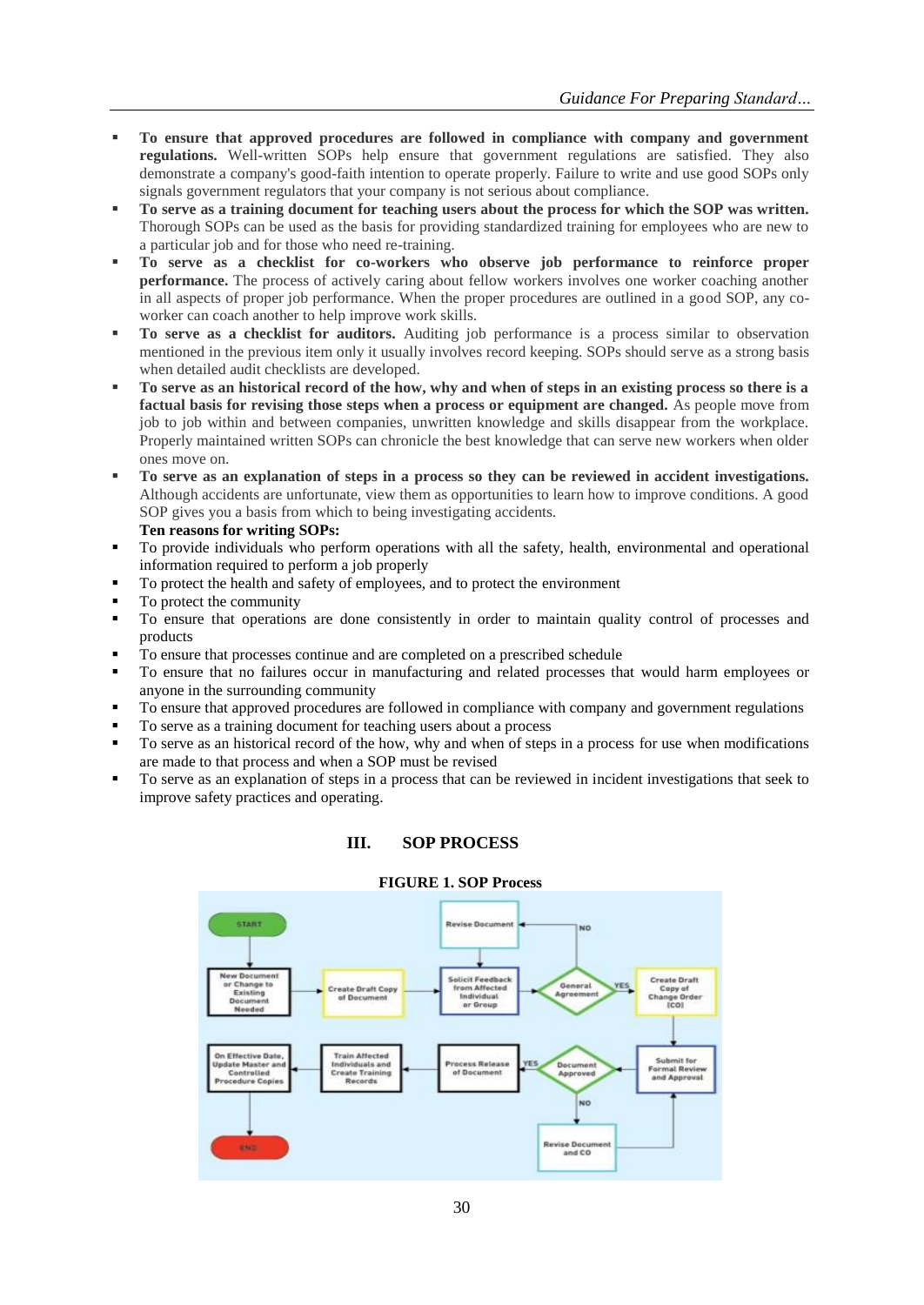# **SOP Preparation**

The organization should have a procedure in place for determining what procedures or processes need to be documented. Those SOPs should then be written by individuals knowledgeable with the activity and the organization's internal structure. These individuals are essentially subject-matter experts who actually perform the work or use the process. A team approach can be followed, especially for multi-tasked processes where the experiences of a number of individuals are critical, which also promotes "buy-in" from potential users of the SOP.

SOPs should be written with sufficient detail so that someone with limited experience with or knowledge of the procedure, but with a basic understanding, can successfully reproduce the procedure when unsupervised. The experience requirement for performing an activity should be noted in the section on personnel qualifications. For example, if a basic chemistry or biological course experience or additional training is required that requirement should be indicated.

### **SOP Review and Approval**

SOPs should be reviewed (that is, validated) by one or more individuals with appropriate training and experience with the process. It is especially helpful if draft SOPs are actually tested by individuals other than the original writer before the SOPs are finalized.

The finalized SOPs should be approved as described in the organization"s Quality Management Plan or its own SOP for preparation of SOPs. Generally the immediate supervisor, such as a section or branch chief, and the organization"s quality assurance officer review and approve each SOP. Signature approval indicates that an SOP has been both reviewed and approved by management. As per the Government Paperwork Elimination Act of 1998, use of electronic signatures, as well as electronic maintenance and submission, is an acceptable substitution for paper, when practical.

### **Frequency of Revisions and Reviews**

SOPs need to remain current to be useful. Therefore, whenever procedures are changed, SOPs should be updated and re-approved. If desired, modify only the pertinent section of an SOP and indicate the change date/revision number for that section in the Table of Contents and the document control notation.

SOPs should be also systematically reviewed on a periodic basis, e.g. every 1-2 years, to ensure that the policies and procedures remain current and appropriate, or to determine whether the SOPs are even needed. The review date should be added to each SOP that has been reviewed. If an SOP describes a process that is no longer followed, it should be withdrawn from the current file and archived.

# **Checklists**

Many activities use checklists to ensure that steps are followed in order. Checklists are also used to document completed actions. Any checklists or forms included as part of an activity should be referenced at the points in the procedure where they are to be used and then attached to the SOP.

In some cases, detailed checklists are prepared specifically for a given activity. In those cases, the SOP should describe, at least generally, how the checklist is to be prepared, or on what it is to be based. Copies of specific checklists should be then maintained in the file with the activity results and/or with the SOP. Remember that the checklist is not the SOP, but a part of the SOP.

### **Document Control**

Each organization should develop a numbering system to systematically identify and label their SOPs, and the document control should be described in its Quality Management Plan. Generally, each page of an SOP should have control documentation notation, similar to that illustrated below. A short title and identification (ID) number can serve as a reference designation. The revision number and date are very useful in identifying the SOP in use when reviewing historical data and is critical when the need for evidentiary records is involved and when the activity is being reviewed. When the number of pages is indicated, the user can quickly check if the SOP is complete. Generally this type of document control notation is located in the upper right-hand corner of each document page following the title page.

### **SOP Document Tracking and Archival**

The organization should maintain a master list of all SOPs. This file or database should indicate the SOP number, version number, date of issuance, title, author, status, organizational division, branch, section, and any historical information regarding past versions. The QA Manager (or designee) is generally the individual responsible for maintaining a file listing all current quality-related SOPs used within the organization. If an electronic database is used, automatic "Review SOP" notices can be sent. Note that this list may be used also when audits are being considered or when questions are raised as to practices being followed within the organization.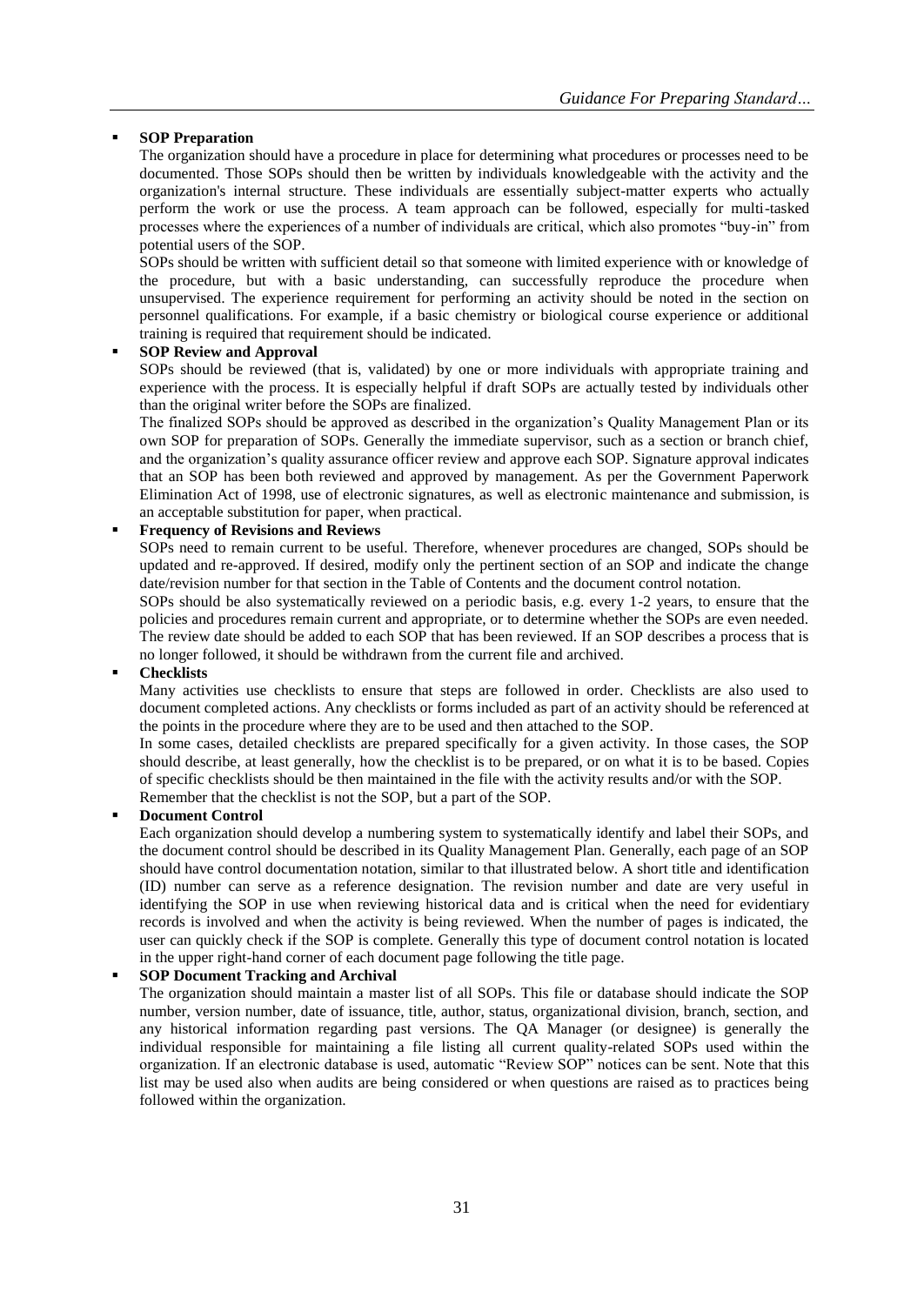# **IV. GUIDELINES FOR TECHNICAL & ADMINISTRATIVE OR FUNDAMENTAL PROGRAMMATIC SOP TEXT**

# **Guidelines for Technical SOP Text**

Technical SOPs can be written for a wide variety of activities. Examples are SOPs instructing the user how to perform a specific analytical method to be followed in the laboratory or field (such as field testing using an immunoassay kit), or how to collect a sample in order to preserve the sample integrity and representativeness (such as collection of samples for future analysis of volatile organic compounds or trace metals), or how to conduct a bio assessment of a freshwater site. Technical SOPs are also needed to cover activities such as data processing and evaluation (including verification and validation), modeling, risk assessment, and auditing of equipment operation.

Citing published methods in SOPs is not always acceptable, because cited published methods may not contain pertinent information for conducting the procedure-in-house. Technical SOPs need to include the specific steps aimed at initiating, coordinating, and recording and/or reporting the results of the activity, and should be tailored only to that activity. Technical SOPs should fit within the framework presented here, but this format can be modified, reduced, or expanded as required. Examples of technical SOPs are located in the Appendices A, B, and C.

In general, technical SOPs will consist of five elements: Title page, Table of Contents, Procedures, Quality Assurance/Quality Control, and References:

1. Title Page.

2. Table of Contents

3. Procedures - The following are topics that may be appropriate for inclusion in technical SOPs. Not all will apply to every procedure or work process being detailed.

a. Scope and Applicability (describing the purpose of the process or procedure and any organization or regulatory requirements, as well as any limits to the use of the procedure),

b. Summary of Method (briefly summarizing the procedure),

c. Definitions (identifying any acronyms, abbreviations, or specialized terms used),

Health & Safety Warnings (indicating operations that could result in personal injury or loss of life and explaining what will happen if the procedure is not followed or is followed incorrectly; listed here and at the critical steps in the procedure),

e. Cautions (indicating activities that could result in equipment damage, degradation of sample, or possible invalidation of results; listed here and at the critical steps in the procedure),

f. Interferences (describing any component of the process that may interfere with the accuracy of the final product),

g. Personnel Qualifications/Responsibilities (denoting the minimal experience the user should have to complete the task satisfactorily, and citing any applicable requirements, like certification or "inherently governmental function"),

h. Equipment and Supplies (listing and specifying, where necessary, equipment, materials, reagents, chemical standards, and biological specimens),

i. Procedure (identifying all pertinent steps, in order, and the materials needed to accomplish the procedure such as:

• Instrument or Method Calibration and Standardization

• Sample Collection

• Sample Handling and Preservation

• Sample Preparation and Analysis (such as extraction, digestion, analysis, identification, and counting procedures)

• Troubleshooting

• Data Acquisition, Calculations & Data Reduction Requirements (such as listing any mathematical steps to be followed)

• Computer Hardware & Software (used to store field sampling records, manipulate analytical results, and/or report data), and

j. Data and Records Management (e.g., identifying any calculations to be performed, forms to be used, reports to be written, and data and record storage information).

4. Quality Control and Quality Assurance Section - QC activities are designed to allow self-verification of the quality and consistency of the work. Describe the preparation of appropriate QC procedures (self-checks, such as calibrations, recounting, reidentification) and QC material (such as blanks - rinsate, trip, field, or method; replicates; splits; spikes; and performance evaluation samples) that are required to demonstrate successful performance of the method. Specific criteria for each should be included. Describe the frequency of required calibration and QC checks and discuss the rationale for decisions. Describe the limits/criteria for QC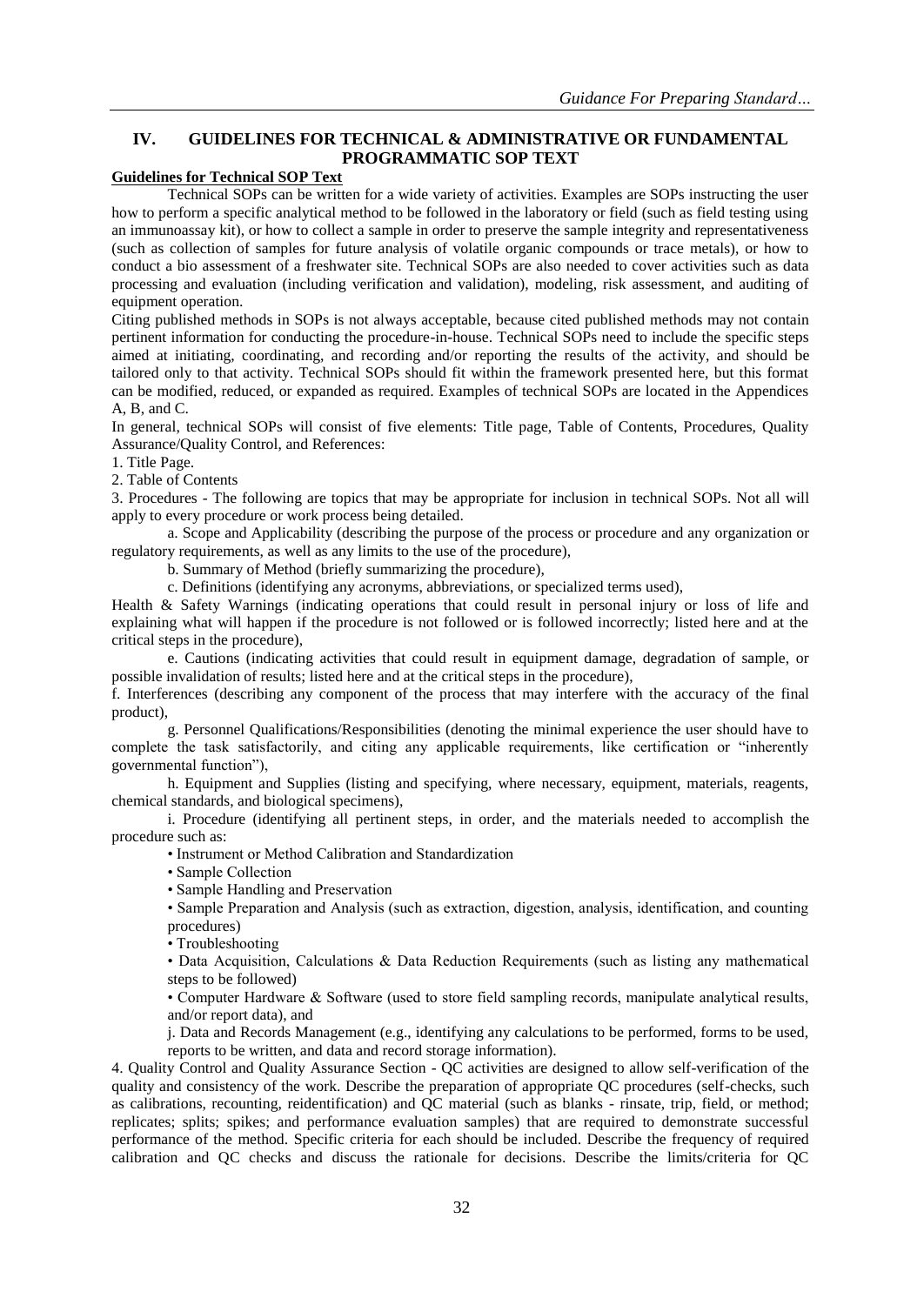data/results and actions required when QC data exceedQC limits or appear in the warning zone. Describe the procedures for reporting QC data and results.

5. Reference Section - Documents or procedures that interface with the SOP should be fully referenced (including version), such as related SOPs, published literature, or methods manuals. Citations cannot substitute for the description of the method being followed in the organization. Attach any that are not readily available.

# **Guidelines for Administrative or Fundamental Programmatic SOP Text**

As with the technical SOPs, these SOPs can be written for a wide variety of activities, e.g., reviewing documentation such as contracts, QA Project Plans and Quality Management Plans; inspecting (auditing) the work of others; determining organizational training needs; developing information on records maintenance; validating data packages; or describing office correspondence procedures. Administrative SOPs need to include a number of specific steps aimed at initiating the activity, coordinating the activity, and recording and/or reporting the results of the activity, tailored to that activity. For example, audit or assessment SOPs should specify the authority for the assessment, how auditors are to be selected, what will be done with the results, and who is responsible for corrective action. Administrative SOPs should fit within the framework presented here, but this format can be modified, reduced, or expanded.

In general, administrative/programmatic SOPs will consist of five elements: Title page, Table of Contents, Purpose, Procedures, Quality Assurance/Quality Control, and References.

- 1. Title Page -.
- 2. Table of Contents -

3. Procedures -The following are topics that may be appropriate for inclusion in administrative SOPs:

a. Purpose – (identifying the intended use of the process)

b. Applicability**/**Scope (identifying when the procedure is to be followed),

c. Summary of Procedure,

d. Definitions (defining any words, phrases, or acronyms having special meaning or application),

e. Personnel Qualifications/Responsibilities (identifying any special qualifications users should have such as certification or training experience and/or any individual or positions having responsibility for the activity being described), Criteria, checklists, or other standards that are to be applied during the procedure such as citing this document as guidance for reviewing SOPs), and

h. Records Management (specifically, e.g., as forms to be used and locations of files).

4. Quality Control and Quality Assurance Section - Describe any control steps and provisions for review or oversight prior to acceptance of the product or deliverable. This can include test plans such as verification and validation plans for software or running a "spell-check" program on the finished document.

5. Reference Section - Cite all references noted in the body of the SOP. A copy of any cited references not readily available should be attached to the SOP.

### **V. POINTS TO BE CONSIDER DURING WRITING SOPs**

- 1. How much someone knows about an entire process or job affects the way he or she does that job incorporate safety, health and environment into the traditional how-to-operate or how-to-do steps. This teaches the person comprehensively or holistically so that he or she has a complete picture of the responsibilities for doing a job properly. This simplifies follow-up training.
- 2. Write an SOP to be as long as necessary for a specific job. All jobs differ in the number of steps required to complete them properly. Short-changing someone by providing short and incomplete SOP sets up failure. Write an SOP to satisfy the definition of SOP, not a standard company format that no one has thought about in years.
- 3. People tend to ignore long SOPs because they cannot remember more than 6 to12 steps. If your SOP goes beyond 10 steps, consider these solutions:

Break the long SOP into several logical sub-job SOPs,

Write an accompanying shortened SOP that lists only the steps but not detailed explanations of those steps, and

Make the long-form SOP a training document or manual to supplement the shorter sub-job SOPs mentioned earlier.

- 4. Prepare the longer comprehensive training SOPS first to get a picture of what training is needed. Then decide how to break it into shorter sub-job SOPs. Writing sub-job SOPs first, and then trying to put them together, may leave out linkage steps that make sub-jobs interdependent.
- 5. Write SOPs for people who perform under different interpersonal circumstances.
- Write some SOPs for people who work alone.
- Write some SOPs for two or more people who work together as a team.
- Write some SOPs for people who will supervise other people doing a job.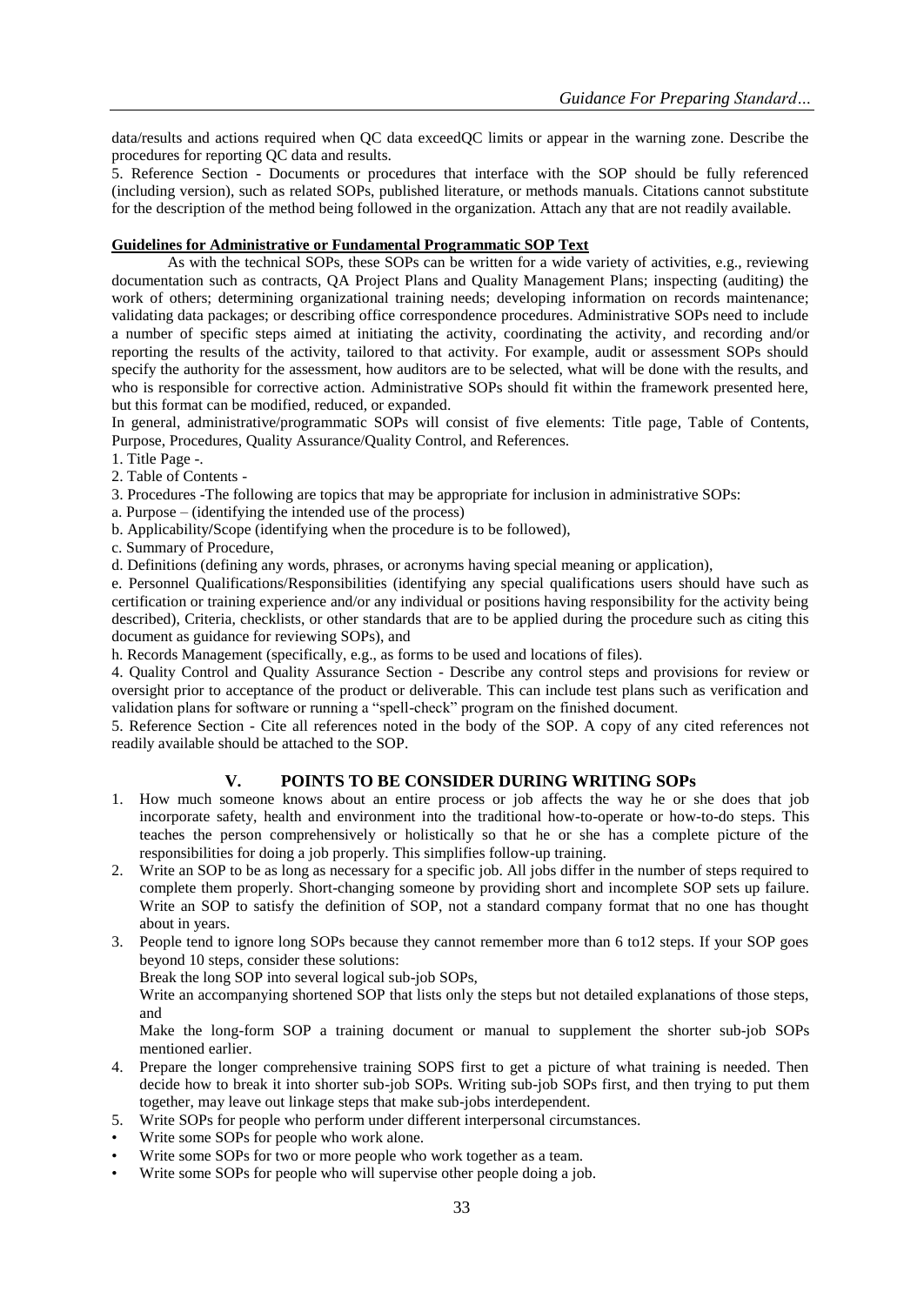- Write some SOPs for people who not familiar with rules generally understood by your employees. For example, you may write for contractors, vendors or suppliers.
- 6. Consider the work culture within which people work. If you write for people in a culture in which shortcuts are accepted practice, explain the reasons behind certain steps so that SOP users will understand the importance of following all the steps in the proper order.
- 7. Consider the age, education, knowledge, skill, experience and training, and work culture of the individuals who will be performing the SOP steps.
- 8. Keep in mind that many people do not read all the steps before starting on step one. Many people read a step, perform it, read the next step, perform it, and soon. To try to get around this habit, forecast future effects and steps at certain points in the SOP to tell reader things they should know in advance, such as upcoming steps that require caution, precision, timing, assistance, and personal protective equipment.
- 9. Once you have completed writing an SOP, have several workers test it and give you feedback. If you did not consult safety, health and environmental experts prior to writing the SOP, have them observe the SOP being tested so they can add comments.
- 10. Review the effectiveness of SOPs after a few weeks and make necessary changes if in-the-field practice suggests that descriptions should be improved.
- Review SOPs when processes and equipment are changed.
- When new equipment is installed, take the opportunity to write a new SOP, incorporating the good from the old, and adding what is necessary to satisfy the new equipment

### **VI. DESIGNING OF SOP**

In designing of SOP Following points are considered **OBJECTIVE:**

To lay down procedure for the preparation of Standard Operating Procedures.

#### **SCOPE:**

This procedure is applicable to all the SOP"s throughout the organization.

#### **RESPONSIBILITY:**

Person Performing: Respective HOD"s of concerning departments

Person Monitoring: QA officer/ HOD QA

### **PROCEDURE:**

All SOP"s shall be computer typed using Times New Roman font.

Format of SOP shall be as per Annexure SOP/QA/002/1. Each SOP has:

I) Header,

II) Signature block and

III) Body.

**Header:** Present on all the pages of SOP and includes

Company Logo, Name, address & Concerned Dept.: Company Logo, (In capital bold letters of font size 16) **Document Type:** Standard Operating Procedure (In capital bold letters of font size 14)

**Ref. No.:**It is like SOP/DC/YYY-Z Where DC depicts the department code as below:

PE: Personnel Department

PD: Production Department

MT: Maintenance Department

QA: Quality Assurance Department

QC: Quality Control Department

ST: Store Department

PU: Purchase Department

YYY is the sequential number starting from 001 for each department.

And Z is the revision status, starting from 0 for the original version and 1 for the next version and so on. (In capital letters of font size 12).

**Supersedes:** It is the Ref. No. of the earlier version. (In capital letters of font size 12).

**Effective Date:** It is the date from which the SOP shall be put in use. The date format has to be  $DD/MM/YYY$ , where DD indicates the date, MM indicates the month & YYYY indicates the year (e.g. 01/11/2007). Date shall be written with blue indelible ink pen.

**Review Date:** It is the Month & Year during which the SOP shall be revised e.g. 21/2013, written with blue indelible ink pen. It shall be maximum 2 years from the effective date.

**Page No.:** It is like X OF Y. Where X is the individual page number and Y is the total number of pages. (In capital letters of font size 12)

**Title:** It shall be clear and descriptive. (In bold capital letters of font size 12).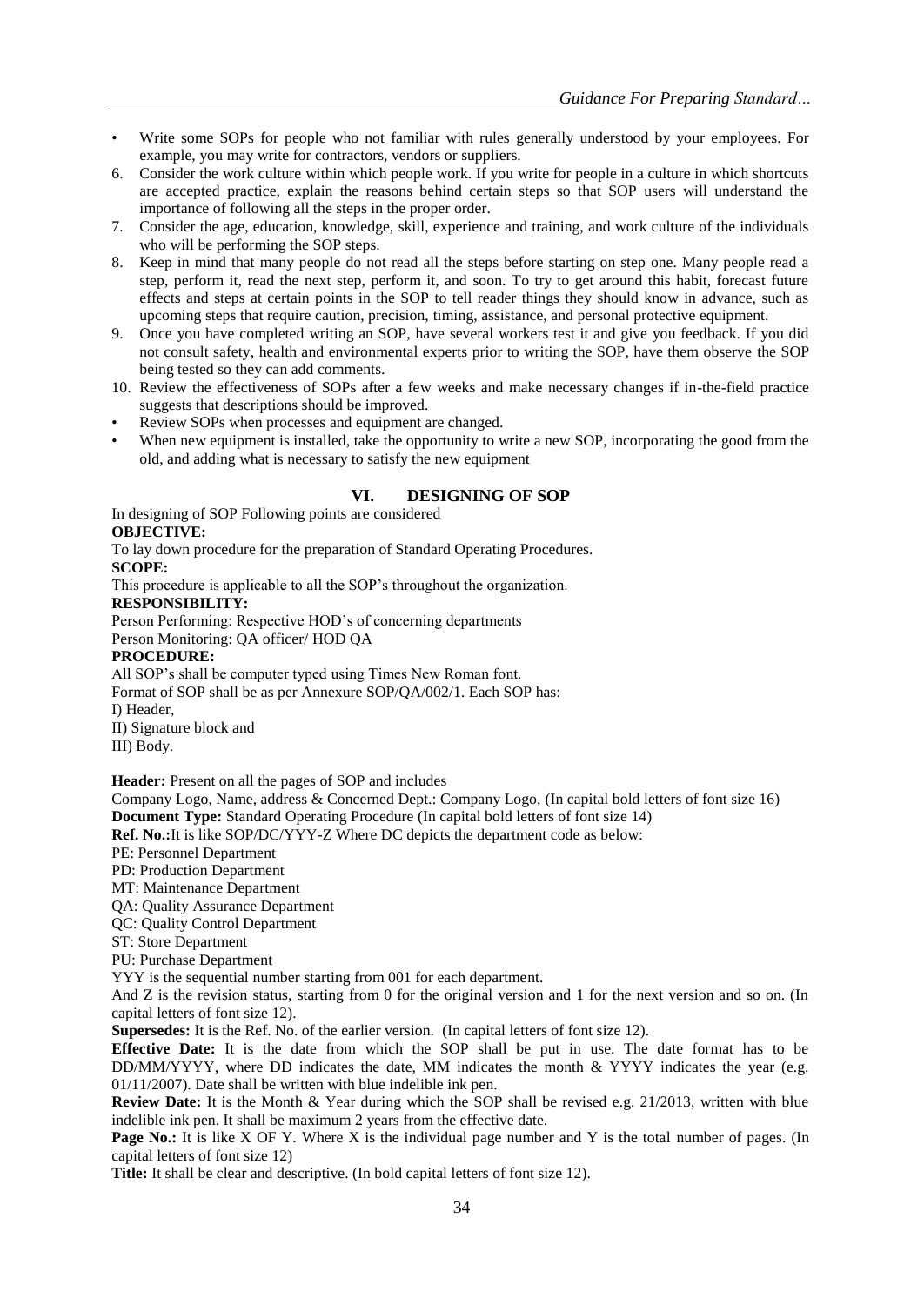**Signature Block:** It shall be below the header and only on the first page of the SOP.

(Titles in the rows & columns shall be in bold letters & other text in normal letters of font size 12. Name and designation shall be typed. And signature and date shall be put in blue indelible ink pen)

**Prepared by:** Signature with date, name and designation of the person from user department who has drafted the SOP.

**Verified by:** Signature with date, name and designation of the HOD or the person from user department who has verified the draft of the SOP.

**Authorized by:** Signature with date, name and designation of the person authorizing SOP, DGM QA or HOD QA.

**Body:** It shall contain the subject matter, which is written in the following Manner.

(Subtitles in capital bold letters and text matter in normal letters of font size 12).

**OBJECTIVE:** It shall define the purpose of the SOP.

**SCOPE:** It shall define the area of application.

# **VII. SOP CONTROL**

Initially SOP is prepared by concern department as draft and draft is reviewed by dept. head and final draft is send to QA department that convert a draft to a final documents checked and approved by authorize person. Control copies are issued to concern department and issuance records are maintained. After approval of documents such as sops quality assurance must ensure that all users/concerned department gets training before the implementation of the sops record of such training must be maintained. A training co-coordinator preferably the head of user department or any designated individuals shall be responsible for organizing the training. After successful implementation of training on any sops, the sops become effective.

Original sops are stamped as "MASTER COPY" with red ink, master copy are stored under supervision and photocopy of master copy duly stamped as "CONTROL COPY" in blue color. Sops distribution list should be maintained for issuance records, change in sops need to initiated change request and all issue copies are retrieve and new one implemented with training.

### **SOP Record control**

GDP procedure should describe the types of workbooks/notebooks that may be used – typically these are hardcovered with sown/sturdy binding; avoid spiral bound workbooks or logbooks as pages may be removed.

In an emergency, if no official means to record an observation is available, then:

- 1. Initial, date and provide a comment on the paper record of the observation and attach to the official hardcopy record as soon as possible.
- 2. Transcribe and attach the data to the official record and annotate "Transcribed, see attached original". The transcription must be signed and dated by the Preparer and filed/stored together with the original record.
- 3. The data must be checked for accuracy by a second staff member.
- 4. Investigate why an official record was not available at the time. Implement corrective actions so that the same situation may not arise again, e.g. create a form for the record, amend the procedure, change the process so that the record is captured electronically etc.
- **Using true copies**
- 1. Sometimes there is a need to use a copy of an original document or record, e.g. attaching a copy of a report to a non-conformance record. So that it is apparent that the record is not the original:
- 2. Stamp or write on the front of the copied documentation, "True Copy".
- 3. Sign and date the "True Copy" amendment.

### **Modifying records in a compliant manner**

The company GDP procedure should stipulate how data or entries may be amended. This should include details on:

- 1. Any standard abbreviations used, e.g. "not applicable" (NA or N/A) etc.
- 2. Unacceptable practices, e.g. using "ditto" marks (") to indicate the same entry as above, leaving empty fields in a form, etc.
- 3. Who is responsible for checking documentation amendments or general GMP compliance of logbook pages over time.

#### **VIII. CONCLUSION**

The Code of Federal Code Of Federal Regulations for drug product manufacture's states (Subpart F, CFR Part 211.100) "There shall be written procedure for production and process control designed to assure that drug product have the identity, strength, quality and purity, they purport or are represented to possess."

Regulations for medical device manufacturers and other related regulated entities (Title 21, CFR Part 820) states repeatedly that firms must "establish and maintain" procedures. To do so, companies should define,